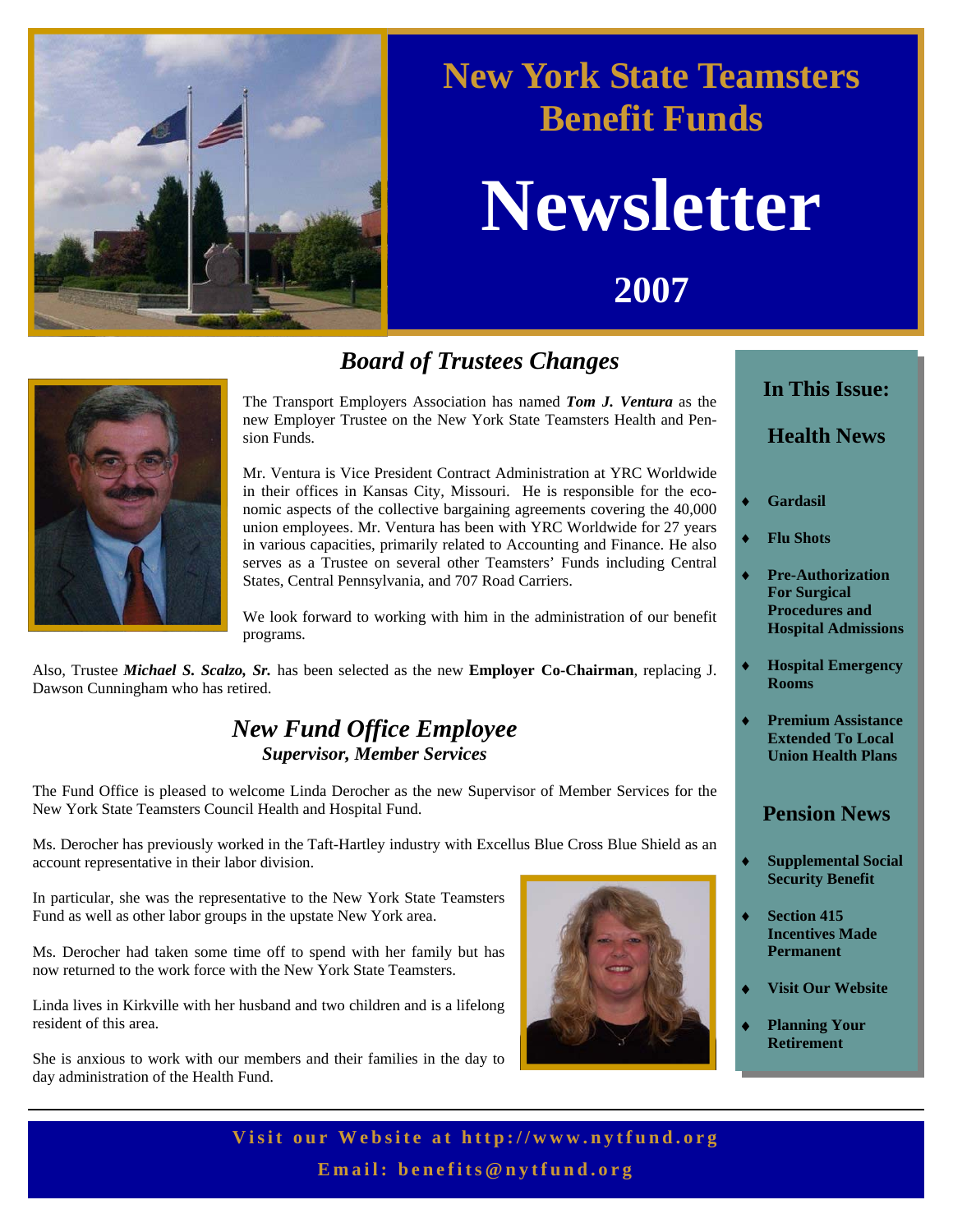## **Health Fund News**

#### *Gardasil*

Many members have asked about coverage for the new vaccine, Gardasil, which is being recommended for females ages 11—26 for prevention of certain strains of cervical cancer.

The New York State Insurance Commission had mandated coverage of the vaccine for all insured contracts. However, self insured plans like the NYS Teamsters Council Health and Hospital Fund are not subject to the state regulations, but have always considered these mandates whenever a change has occurred in the past.

In reviewing the vaccine with the Fund's health care consultants and medical authorities, the Board of Trustees has decided not to provide coverage at this time, but will continue to monitor the situation for future consideration.

If you have any questions about the vaccine, you should discuss the matter with your physician.

#### *Flu Shots*

We have been advised that there will be sufficient flu vaccinations available this season so we can make arrangements for clinics later this year. We will send further details to the local unions as flu season approaches.

#### *Pre-Authorization For Surgical Procedures and Hospital Admissions*

The Health Fund **requires** all elective surgery and nonemergency hospital admissions to be pre-authorized to insure coverage of the procedure under the Plan. There are some surgical procedures that may be recommended by your doctor, which have not yet been approved for treatment in accordance with accepted medical practice. Therefore, it is always best to receive pre-approval whenever you are contemplating either **inpatient**  *or* **outpatient** surgery to confirm coverage. The phone number to call for all pre-authorizations is located on your Excellus Medical Identification Card.

#### *Hospital Emergency Rooms*

It has come to our attention that some hospital emergency room doctors do not always participate with Excellus Blue Cross Blue Shield even if the hospital is a participating hospital for inpatient admissions.

We have identified the following three hospital emergency rooms in which the doctors do not participate with Excellus Blue Cross Blue Shield, although there may be others that we are not aware of at this time:

> Faxton-St. Luke's Healthcare (Utica, NY) St. Mary's Seton Health (Troy, NY) Columbia Memorial (Hudson Valley, NY)

If you need to use the emergency room for non-life threatening medical conditions, please try **not to** use these hospital emergency rooms to avoid any out of pocket expenses.

#### *Premium Assistance Extended To Local Union Health Plans*

The Board of Trustees has extended the Premium Assistance Program for qualified non-medicare retirees to include medical plans available through our participating local unions, in addition to those offered by Excellus Blue Cross/Blue Shield through the Fund.

To qualify for the premium assistance program you must have the following:

- At least 60 quarters of health fund coverage (40 for disability) and participate at the time of retirement in both the NYS Teamsters Health and Pension Funds, and
- Not be eligible for Medicare

If you are interested contact your local union for information about any available medical plans. The extension to local union medical plans will begin **July 1, 2007.**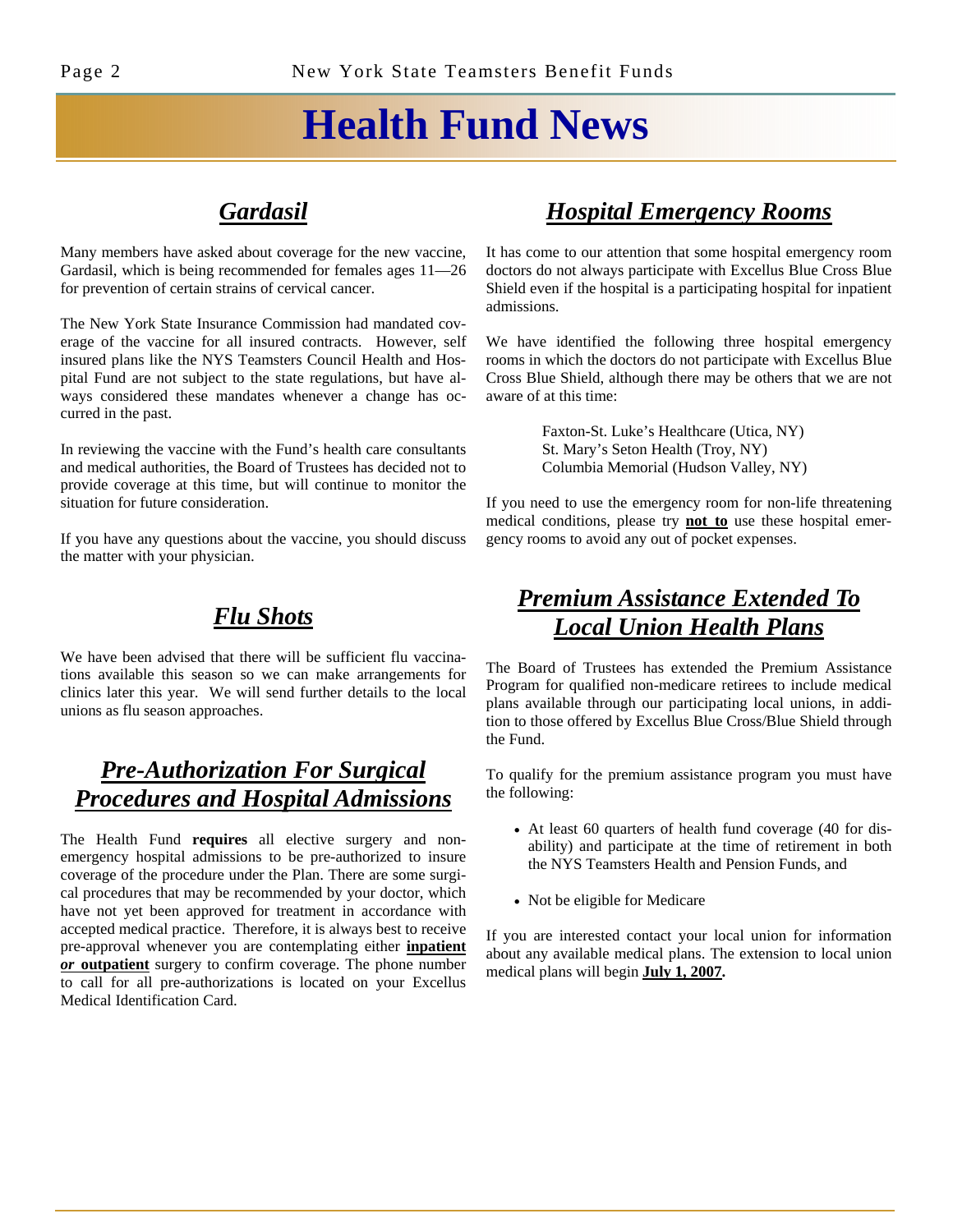### **Pension Fund News**

#### *Supplemental Social Security Benefit*

We have seen many members taking advantage of the Supplemental Social Security benefit adopted by the Board of Trustees in 2004. You can earn this additional benefit after you reach your "unreduced retirement date" (30 years of service at any age or age 60 and 15 or more years of service) and you continue working at least another twelve months or more.

This benefit is in addition to your regular pension benefit and provides you with the opportunity to earn future credited service as well as extra monthly income for a specific period or a lump sum payment at retirement.

If you want further information on this benefit option, please contact the Pension Fund office for more details.

#### *Section 415 Incentives Made Permanent*

In 2001 the President signed the Economic Growth and Tax relief Reconciliation Act ("EGTRRA"). The Act included several beneficial changes to Section 415 of the Internal Revenue Code that affected multi-employer pension plans such as the New York State Teamsters Conference Pension and Retirement Fund. The Act not only increased the Section 415 benefit limits for both early and normal retirements, but also provided for the elimination of the "100% of Pay Limit".

One of the most notable characteristics of EGTRRA was that its provisions were designed to *"sunset"* or revert to the provisions that were in effect before EGTRRA, unless further legislation was enacted to make its changes permanent.

We are pleased to report that the recently signed Pension Protection Act of 2006 (H.R. 4) made the EGTRRA provisions permanent and will therefore not expire on January 1, 2011.

The many years of effort by the Trustees, Business Agents and participants to remove certain restrictions on pension benefits have proven successful and will benefit members now and for years to come.

#### *Visit Our Web-Site*

If you want to contact the Fund Office online for general information about your benefits, forms, pension application or other information, you can access our web site at **http:// www.nytfund.org**. We have links to other websites including participating providers with Excellus Blue Cross Blue Shield, Davis Vision, EBS (dental plan administrator), the IBT and some employers.

#### *Planning Your Retirement*

Planning for your retirement involves careful consideration of many different issues. You may be asking:

*When do I need to contact the Fund Office?* 

*How do I apply for my pension benefit?* 

*Will my spouse receive a benefit after my death?* 

*What about my health benefits?*

The Board of Trustees and the Fund Office Staff are committed to making your transition into retirement as smooth as possible. We recommend that you contact the Fund Office at least 90 days prior to your anticipated retirement date to discuss these issues.

You can receive information pertaining to your retirement by writing to the Pension Fund at the following address:

> New York State Teamsters Conference Pension and Retirement Fund PO Box 4928 Syracuse, NY 13221-4928

We encourage you to schedule a personal appointment in the Fund Office to formally apply for retirement. Please contact us at least two weeks prior to the date you would like to visit so that the appropriate information can be prepared. Appointments can be scheduled by calling (315) 455-9790 and selecting option #2 (pension).

#### **IMPORTANT PHONE NUMBERS:**

| <b>NYS Teamsters Benefit Funds</b>     | 315-455-9790   |
|----------------------------------------|----------------|
| <b>Excellus Blue Cross Blue Shield</b> |                |
| Claims                                 | 1-800-414-8555 |
| <b>Participating Providers</b>         | 1-800-810-2583 |
| <b>Medco</b> (Prescription Drugs)      | 1-800-939-2108 |
| <b>EBS Benefit Solutions (Dental)</b>  | 1-800-803-5773 |
| <b>Davis Vision</b>                    | 1-800-999-5431 |
| <b>Legal Benefit Plan</b>              | 1-888-697-8527 |
| <b>Hartford Life (Disability)</b>      | 1-877-534-6206 |